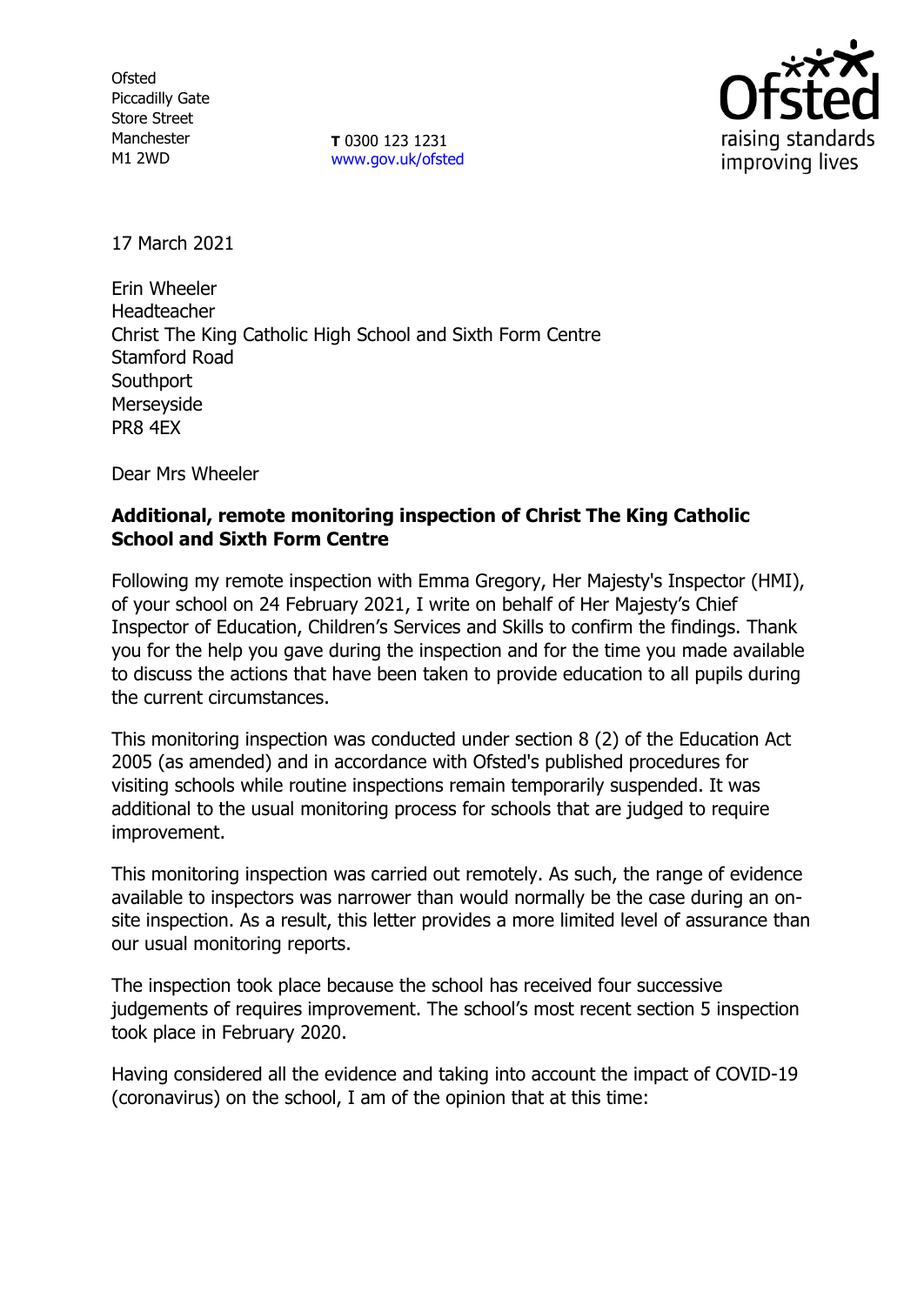

#### **Leaders and those responsible for governance are taking effective action to provide education in the current circumstances.**

Leaders and those responsible for governance should take further action to:

■ develop teachers' knowledge of how to support pupils with reading so that they can better help pupils to catch up quickly.

### **Context**

- Since the previous inspection, there have been considerable changes to staffing. A restructure of leadership at all levels took place during 2020. Seven teachers left the school at the end of the last academic year. A new director of sixth form and a leader for reading have taken up their posts.
- During the autumn term 2020, approximately seven out of every 10 pupils were educated remotely for a short period of time. Year 10 pupils were affected more than other year groups.
- At the time of the inspection, approximately seven out of every 10 pupils were being educated at home. About two thirds of those pupils that are identified as vulnerable were being educated on site. Approximately one out of every 10 of the pupils with special educational needs and/or disabilities (SEND) were being educated on site.

# **Main findings**

- You and the school's leaders have ensured that all staff have been trained in the systems to deliver remote education effectively. Leaders and teachers of practical subjects, such as science and music, have changed the order in which the curriculum is taught. This means that teachers can deliver the curriculum successfully to those pupils working at home and in school. Leaders have taken appropriate steps to ensure that pupils continue to benefit from a broad curriculum in the current circumstances.
- During the last 12 months, you have acted to strengthen the school's leadership at all levels. Prior to the pandemic, subject leaders had made changes to their curriculum plans. These changes ensured that subject curriculums were designed well. For example, subject leaders have outlined clearly what pupils should know and remember.
- Since March 2020, you and other senior leaders have brought about effective systems to check on how well the curriculum is delivered. You have also provided staff with appropriate training. This ongoing work ensures that improvements in how well the curriculum is taught have continued throughout COVID-19 restrictions.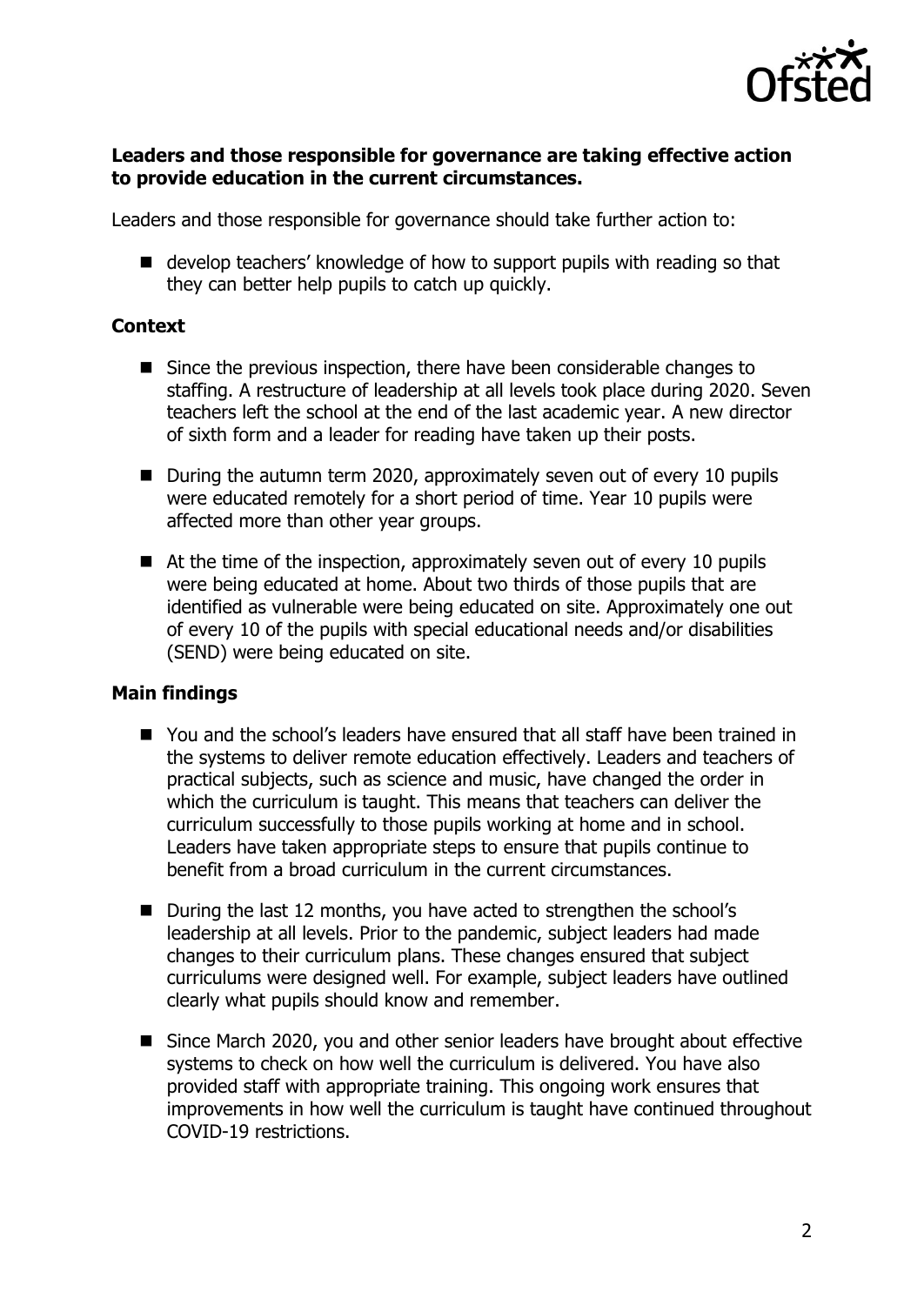

- Since the start of the pandemic you have also prioritised how well teachers are delivering remote education. In recent months, there have been considerable improvements in this area. For example, teachers have improved how well they check on pupils' learning during lessons. This is having a positive impact on how effectively teachers deliver the curriculum to those pupils working at home. Teachers identify pupils' misconceptions and use this information to provide pupils with useful feedback. Pupils use this feedback to improve their work.
- You and other leaders have provided training for staff to raise their expectations of all pupils. This includes vulnerable pupils and pupils with SEND. All pupils benefit from an ambitious curriculum. Staff provide valuable support for those vulnerable pupils and pupils with SEND who are attending school. This is helping pupils to cope with the restrictions due to the pandemic and to keep up with their work. You have ensured that there are effective systems in place to check on the well-being of vulnerable pupils when they are working remotely.
- You recognise the need to provide support for those pupils who struggle with their reading. The newly appointed leader for reading has already started to improve this aspect of the curriculum. Following checks on pupils' reading, she has identified that a considerable proportion of younger pupils are not reading as well as they usually do at this stage of their development. You plan for staff to support these pupils upon the full reopening of school. That said, some teachers lack the necessary knowledge and expertise to support pupils to become fluent and accurate readers.
- Teachers have provided additional support for pupils in Year 11 and students in Year 13 so that they are prepared well for the next stage of their education, employment or training. For example, teachers revisit learning that pupils and students may have missed or forgotten so that they can regain lost ground. Leaders ensure that careers information, advice and guidance are provided for these year groups. This support ensures that pupils and students are well informed about the options open to them when they leave the school. Staff also provide additional support to promote pupils' and students' well-being and mental health.
- Whether they are working in school or at home, pupils with SEND receive support from teaching assistants and learning mentors. Those pupils with SEND who are working at home continue to benefit from a range of help from staff, including one-to-one support. Leaders ensure that the small proportion of pupils with education and health care plans receive bespoke support that meets their individual needs.
- You and other leaders keep governors well informed about your work. As a result, members of the governing body have a clear understanding of the actions that school leaders have taken to provide an education in the current